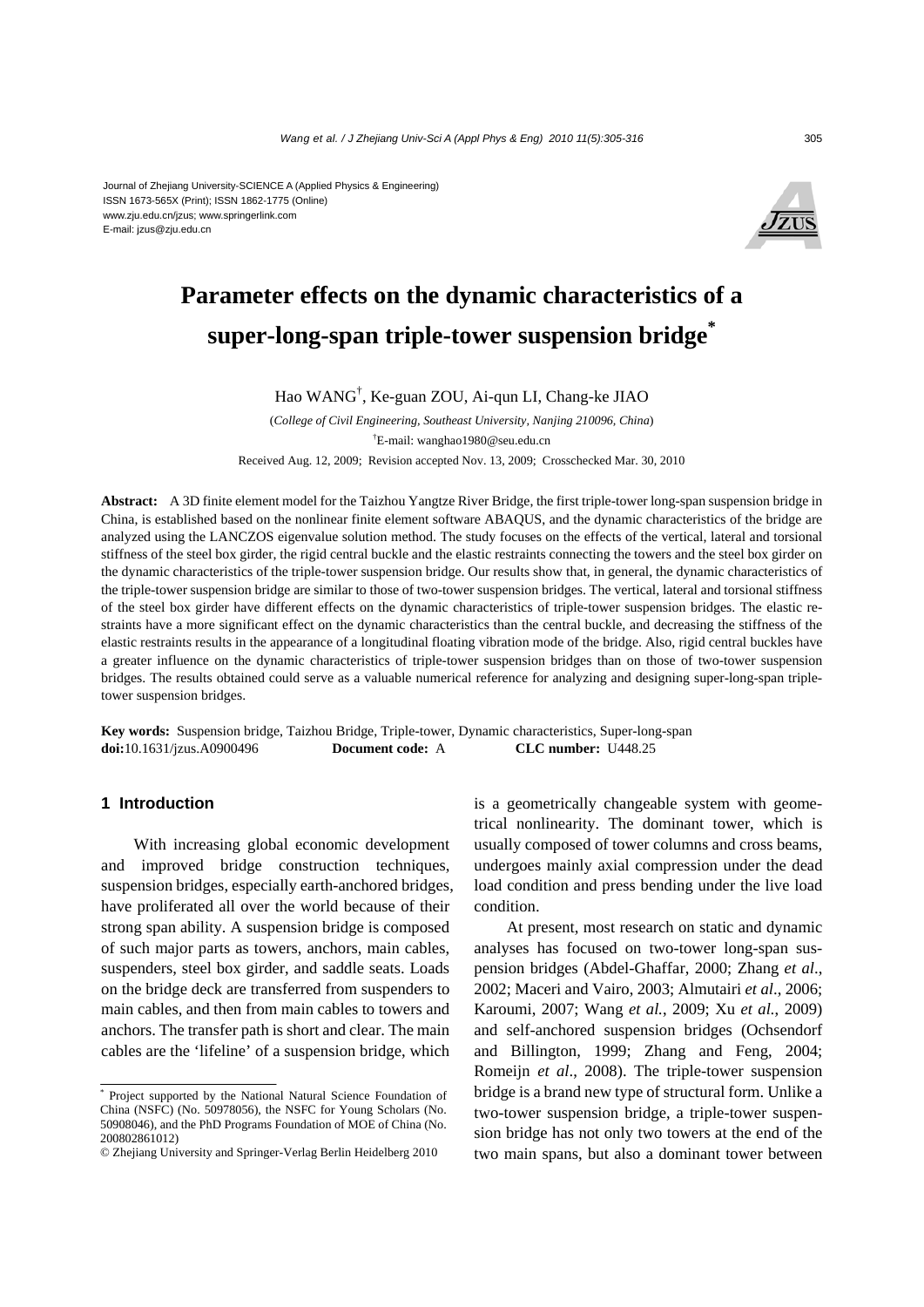the two main spans which is included to alleviate the strain on the main cables and on the anchors at the two ends of the bridge. The middle tower is a vertical pivot for supporting the main cables through the saddle seats. Compared with a two-tower suspension bridge, the structural characteristics of a triple-tower suspension bridge are strikingly different owing to the addition of a middle tower and an additional main span. Deng *et al*. (2008) carried out a linear seismic responsive analysis on a triple-tower suspension bridge adopting a time-history analysis method and a linear response spectrum method based on the SAP2000 platform. Yoshida *et al*. (2004) studied the parameters influencing the deformation characteristics of a four-span suspension bridge which had two main 2000 m spans. In general, however, analyses of triple-tower bridges are few and insufficient, especially analyses of their dynamic characteristics.

Natural structural dynamic characteristics such as frequencies and vibration modes form the basis of earthquake, traffic and wind resistance analysis of structures (Kazama *et al*., 1995; Ding and Lee, 1999; Cheng *et al*., 2003; Maceri and Vairo, 2003, 2004; Chen and Kareem, 2006; Chen, 2006; Wang *et al.*, 2006; Bartoli and Mannini, 2008; Hua and Chen, 2008; Xia *et al*., 2008). Therefore, it is important to obtain accurate and reliable data on the natural dynamic characteristics of structures. Vibration on long-span bridges has been one of the key research issues in the field of bridge engineering (Abdel-Ghaffar, 2000).

In this study, the Taizhou Yangtze River Highway Bridge (the Taizhou Bridge for short), the first triple-tower long-span suspension bridge in China, is taken as an example. A 3D dynamic finite element model was established for the Taizhou Bridge using the nonlinear finite element software ABAQUS. Based on the model, modal analysis was performed to obtain the dynamic characteristics (including the natural frequency and mode shapes of lateral, vertical, torsional and longitudinal vibrations) of this long-span triple-tower suspension bridge using the LANCZOS eigenvalue solution method. The effects of important design parameters on the dynamic characteristics of this type of bridge were also studied. Our results have theoretical applications for analyzing and designing triple-tower suspension bridges.

# **2 Bridge description**

The Taizhou Bridge spans in the Yangtze River in Jiangsu Province, between the Jiangyin Yangtze River Bridge and the Runyang Yangtze River Bridge. The Taizhou Bridge connects Taizhou City on the north side with Zhenjiang City and Changzhou City on the south side. The overall layout of the Taizhou Bridge is shown in Fig. 1a. Each of the two main



**Fig. 1 The Taizhou Bridge. (a) Elevation (unit: m); (b) Cross-section of the steel box girder (unit: cm)**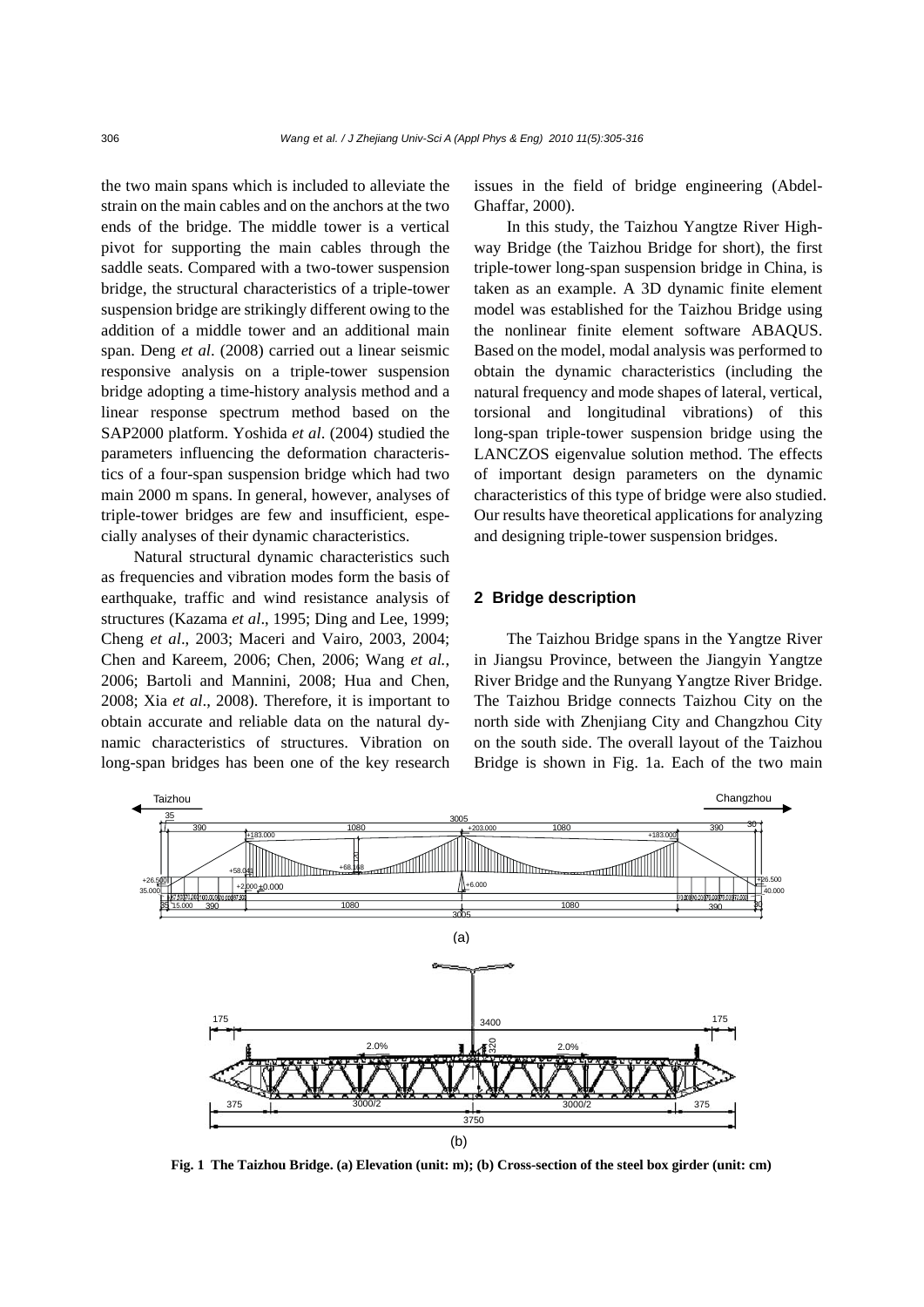spans is 1080 m long and each of the two side spans is 390 m long. Therefore, the subspans of the bridge are 390 m+1080 m+1080 m+390 m. The sag-to-span length ratio is 1/9 and the distance between the two main cables is 34 m. The PPWS (pre-fabricated parallel wire strand) technique was used in the construction of the main cable. There are two suspenders at each suspension point and the distance between two adjacent suspension points is 16 m. A picture of the Taizhou Bridge is shown in Fig. 2.



**Fig. 2 The Taizhou Triple-tower Suspension Bridge**

Welded streamline flat steel box girders were used to form the main girder of the Taizhou Bridge (Fig. 1b). The length of a standard segment of the main girder is 16 m. The width of the main girder (including the wind mouth and road for inspection and repair) is 37.5 m and the height of the main girder in the middle is 3.2 m. Q345qD steel was mainly used in the main girder. A truss structure was adopted in the transverse clapboard for the purpose of decreasing

the weight of dead loads and for ventilation inside the steel box girder. The distance between the transverse clapboards is 3.6 m.

The two end towers, the north and south towers, are reinforced concrete towers with an elevation of 180 m at the top, an elevation of 2 m at the base, and an overall height of 178 m. The middle tower is a non-uniform steel tower with an elevation of 200 m at the top, an elevation of 8 m at the base, and an overall height of 192 m. In the lateral direction it is a portal frame, and in the longitudinal direction is herringbone. Vertical bearings were not used on the lower cross beam of the middle tower, and lateral supports were used at the joints between the inner wall of the tower and the main girder to resist wind loads. Elastic restraints made of steel stranded wires were employed in the longitudinal direction. Vertical and lateral bearings were also included on the lower cross beams of the side towers.

This bridge uses a rigid central buckle fixed between the main cables and the steel box girder to replace the short suspenders at the midspan. The rigid central buckle is made up of a cable clamp connecting the main cable, one vertical component, two inclined components and the 18.4 m-length mid-span steel box girder (Fig. 3). The vertical and inclined components are welded into an 'H' shape using Q345D steel deck with 40 mm thickness, and are connected to the cable clamp by 396 10.9-grade M30-type high-strength bolts and to the mid-span steel box girder by the welds.

This bridge has a triple-tower suspended-cable structure, the first of its kind in China. To increase the longitudinal stiffness of the middle tower, it was



**Fig. 3 Diagram of central buckle of the Taizhou Bridge (unit: mm)**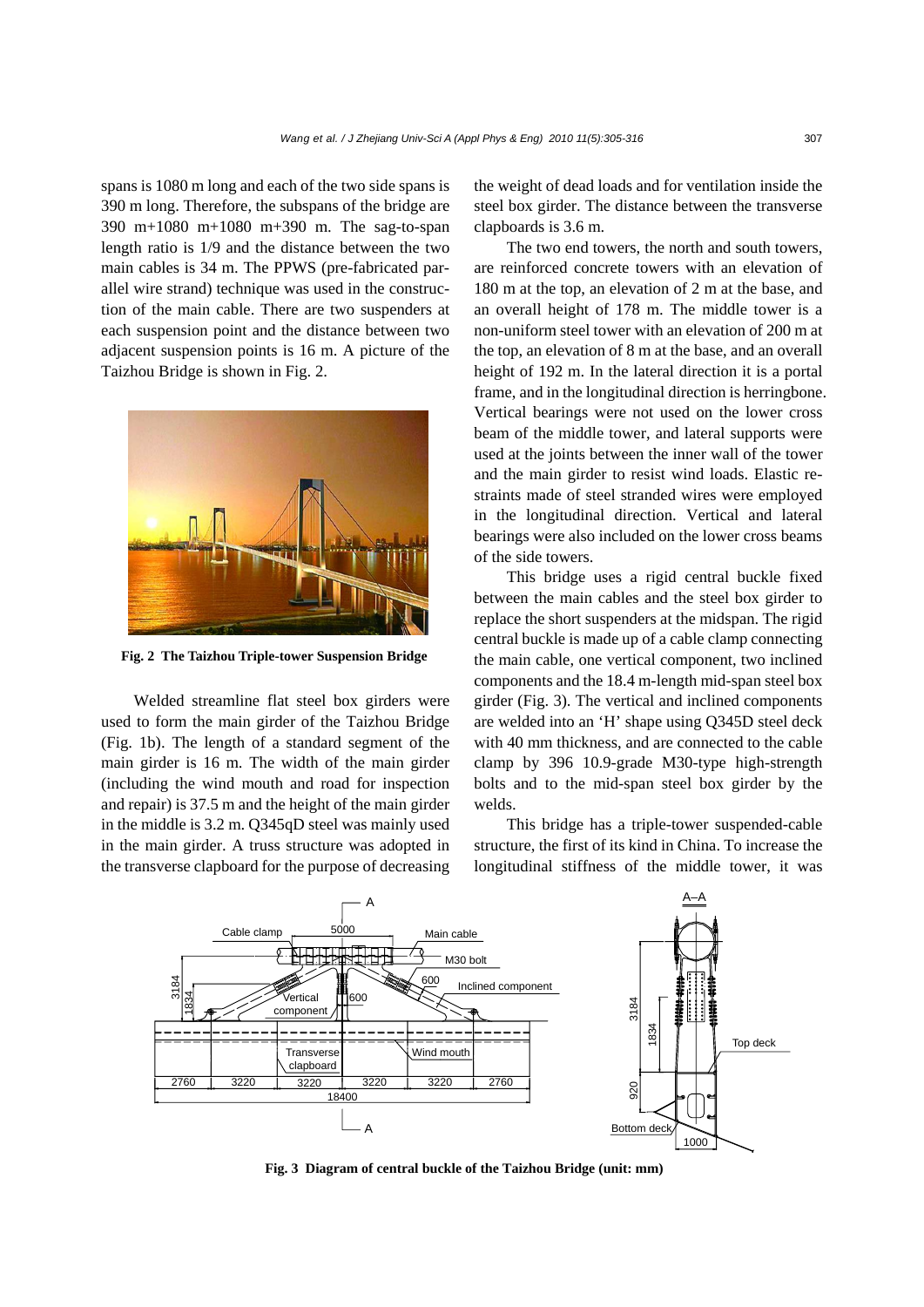designed to be herringbone in the longitudinal direction. Based on the design of the Taizhou Bridge, the dynamic characteristics of a triple-tower suspension bridge and the effects of various parameters were studied.

## **3 Finite element model of the bridge**

A backbone model is generally used to simulate the bridge floor system when conducting dynamic analysis on long-span suspension bridges (Hua and Chen, 2008). As an initial theoretical model of the Taizhou Bridge, our model used the backbone model to simulate the steel box girder. The model was established based on the nonlinear finite element software ABAQUS (Fig. 4).



**Fig. 4 Full finite element model**

The model represents the bridge with the geometry and structural properties estimated from the design drawings. Four types of finite elements were used to model different structural members:

1. The steel girders and three towers are modeled by spatial beam elements (B31). B31 is a 3D 2-node linear Timoshenko beam element with six degrees of freedom (DOFs) at each node, and allows transverse shear deformations, biaxial bending and axial strain. A total of 884 beam elements were used. The stiffness and mass of the steel box girder were concentrated on the middle nodes. For the steel box girder the element stiffness was taken as its actual stiffness, while the element density was taken as the transformed density of the dead loads including the first and second phases of the bridge deck. A segment of steel box girder between two adjacent suspenders was divided into 4 elements and the general sectional characteristics were used to describe sectional properties of the girders. According to the length of the structures, the higher and lower tower columns in the model were divided into 46 elements in total, and the higher and lower cross beams of the middle tower and end towers were all divided into 12 elements.

2. The cross beams connecting the suspenders and the steel box girder, as well as the central buckles, were also modeled by B31. The difference is that the elastic modulus of these B31 elements was set so high that they are actually rigid arms.

3. T3D2, which is a 3D 2-node truss element with linear approximation of displacements, was adopted to simulate the suspenders and main cables, and the main cables were meshed at the suspending points. The T3D2 elements were assigned by the property of only tension and no compression based on the real condition.

4. The spring element SPRING2, which links a global DOF at one node with a global DOF at another node and can be nonlinear, was used to simulate the longitudinal elastic restraints between the lower cross beam of the middle tower and the steel box girder, the stiffness of which is 640 kN/mm.

For the purpose of taking into account the geometric stiffness of the main cables and suspenders under dead loads, initial stress was exerted on the main cables and the suspenders of the finite element model. The cables' nonlinearity was accounted for by an equivalent tangent formulation (Dischinger, 1949; Ernst, 1965), and the Ernst equivalent elastic modulus was adopted. The concept of equivalent elastic modulus was first proposed by Ernst (1965), and the formula is

$$
E_{\text{eq}} = \frac{E}{1 + (w_0 l)^2 AE / (12T^2)},\tag{1}
$$

where *E* is the elastic modulus of the cables, *A* is the area of their cross-sections,  $w_0$  is the cables' weight per unit length, *l* is the horizontal distance between the two ends of the cable, and *T* is the tension force on the cable.

The geometrically nonlinear control option should be turned on when conducting static analysis under dead loads, and the modal analysis (linear perturbation) was carried out using the nonlinear analysis results. Fig. 5 shows a part of the finite element model corresponding to the steel box girder and the middle tower of the Taizhou Bridge.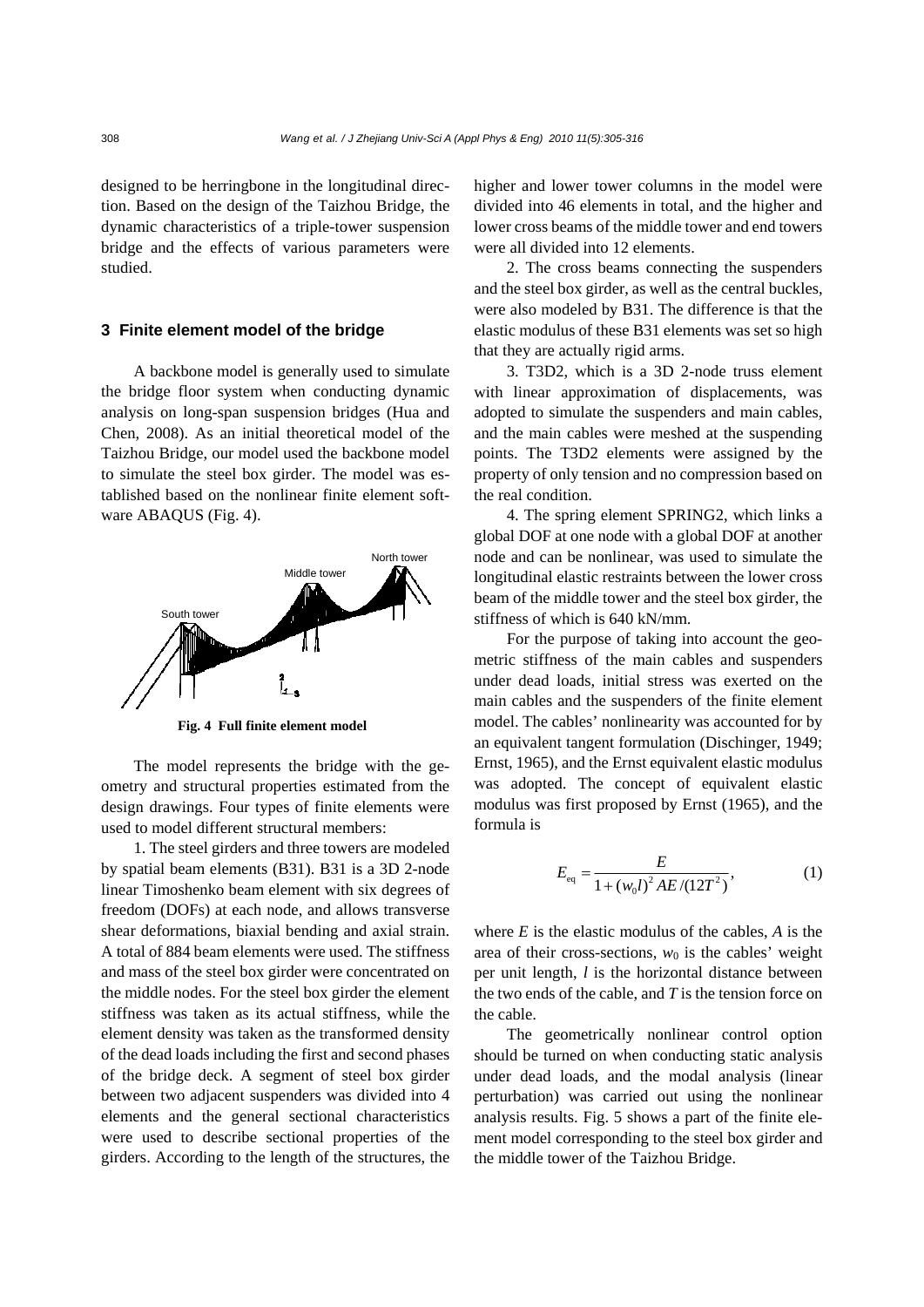

**Fig. 5 Part of the finite element model** 

The DOF of the lateral displacement, vertical displacement and the rotation around the longitudinal axis between the side towers and the steel box girder were coupled (kinematic coupling). As for the middle tower, only the lateral DOF was coupled with the steel box girder. The bottom of the middle tower, side towers and the piers of the approach bridge were entirely fixed on the earth, ignoring the influence of soil-pile-structure interaction. The ends of the two side main cables were also fixed and all of the DOF of the side cables' ends in the model were restrained.

# **4 Parameter study on the dynamic characteristics of the Taizhou Bridge**

## **4.1 Dynamic characteristics of the bridge**

Comparative analysis showed that whether the eigenvalue solver SUBSPACE or LANCZOS is used, the calculation results of the dynamic characteristics of the bridge are barely affected. Therefore, the LANCZOS eigenvalue solver was adopted for dynamic characteristic analysis with the aim of increasing the calculation speed.

The first 50 natural frequencies and vibration modes were calculated during the analysis, and the first 30 vibration modes were classified according to the characteristics of the vibration modes (Tables 1 and 2). Figs. 6 and 7 show the first four vertical and lateral vibration modes of the bridge, respectively. The longitudinal floating vibration mode of the bridge is not obvious due to the great stiffness of the elastic restraints employed between the steel box girder and lower cross beams at the middle tower.

The first natural frequency of the bridge is

0.07755 Hz, and the natural period is about 12.90 s (Tables 1 and 2) corresponding to the first antisymmetric lateral bending mode of the main cables and the steel box girder. The second frequency of the bridge is 0.08267 Hz and the period is about 12.10 s corresponding to the first antisymmetric vertical bending mode of the main cables and the steel box girder. The first vibration mode of two-tower suspension bridges is usually symmetric lateral bending of the main girder. The first antisymmetric lateral bending of this triple-tower suspension bridge within each of its main spans resembles the first symmetric lateral bending of a two-tower suspension bridge, which shows the similarity between the characteristics of the two types of suspension bridge. The first torsional mode of the bridge is the torsional vibration of the steel box girder with a frequency of 0.22969 Hz and a natural period of about 4.35 s, which is accompanied by the lateral vibration of the main cables.

The modal coupling phenomenon between the deck, the main cable and the tower of the triple-tower suspension bridges can be easily found in Tables 1 and 2, and is the same as that of two-tower suspension bridges (Abdel-Ghaffar, 2000). Considering the significance of torsional modes on the wind-resistance performance of long-span suspension bridges, the lateral and torsional mode coupling phenomenon in triple-tower suspension bridges deserves special attention.

We made a simplified theoretical prediction about the first four frequencies of the bridge based on some widely used simplified frequency estimation equations (Li, 1996). We list the prediction results in Table 3. Our calculation results agree quite well with the prediction results, indicating that we have not made any serious mistakes during the calculation. We also compare the first 10 frequencies with corresponding data from the Construction Authority of the Yangtze River Highway Bridges of Jiangsu Province (Deng *et al*., 2008) and provide the relative errors (Table 3). This comparison also shows good agreement.

#### **4.2 Effect of the stiffness of the steel box girder**

The effects of key design parameter values on the dynamic characteristics of the triple-tower suspension bridge were studied. When the vertical stiffness multiple of the steel box girder changes from 1.0 to 2.0, the frequencies of the first lateral and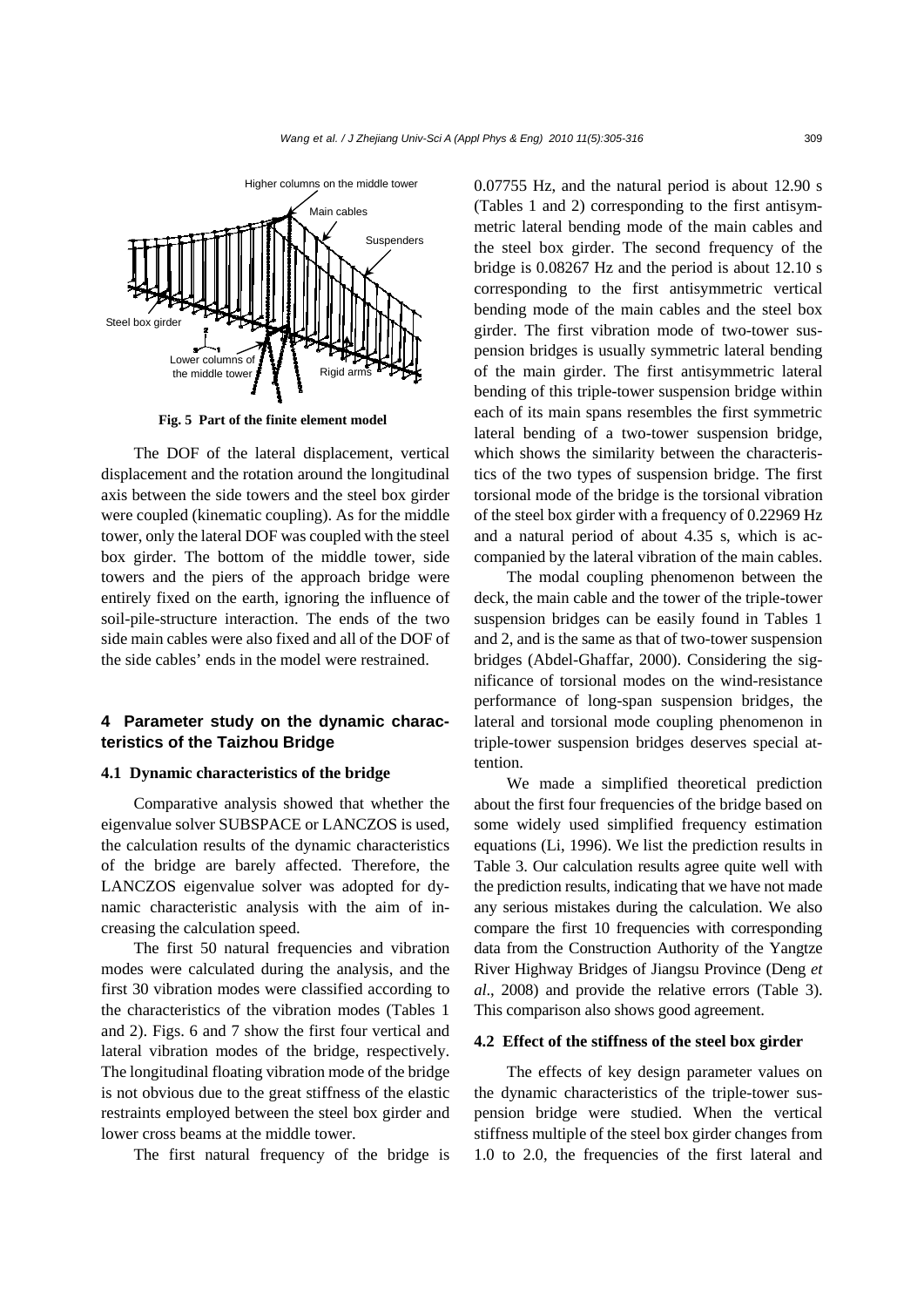| Order number   | Frequency<br>(Hz) | Characteristics of modes                                                                                                                               |  |  |
|----------------|-------------------|--------------------------------------------------------------------------------------------------------------------------------------------------------|--|--|
| 1              | 0.07755           | Antisymmetric lateral vibration of the main cables and the steel box girder (a half<br>wave)                                                           |  |  |
| 2              | 0.10170           | Symmetric lateral vibration of the main cables and the steel box girder (a half wave)                                                                  |  |  |
| 3              | 0.22969           | Lateral vibration of the main cables accompanied by torsion of the steel box girder                                                                    |  |  |
| $\overline{4}$ | 0.23157           | Symmetric lateral vibration of the main cables accompanied by lateral bending of the<br>middle tower                                                   |  |  |
| 5              | 0.25524           | Antisymmetric lateral vibration of the main cables                                                                                                     |  |  |
| 6              | 0.28501           | Symmetric lateral vibration of the main cables between the central buckle and the<br>middle tower accompanied by torsion of the steel box girder       |  |  |
| 7              | 0.29455           | Symmetric lateral vibration of the main cables between the central buckle and the<br>middle tower                                                      |  |  |
| 8              | 0.29457           | Symmetric lateral vibration of the main cables between the central buckle and the<br>middle tower                                                      |  |  |
| 9              | 0.29600           | Antisymmetric lateral vibration of the main cables accompanied by lateral vibration<br>of the side towers                                              |  |  |
| 10             | 0.30052           | Symmetric longitudinal vibration of the main cables between the north tower and the<br>central buckle                                                  |  |  |
| 11             | 0.30052           | Symmetric longitudinal vibration of the main cables between the south tower and the<br>central buckle                                                  |  |  |
| 12             | 0.30430           | Symmetric lateral vibration of the main cables accompanied by torsion of the steel<br>box girder                                                       |  |  |
| 13             | 0.31585           | Antisymmetric lateral vibration of the main cables between the central buckle and the<br>middle tower                                                  |  |  |
| 14             | 0.32915           | Symmetric lateral vibration of the main cables between the central buckle and the<br>middle tower                                                      |  |  |
| 15             | 0.33612           | Antisymmetric lateral vibration of the main cables between the central buckle and the<br>side towers                                                   |  |  |
| 16             | 0.33665           | Symmetric lateral vibration of the main cables between the central buckle and the side<br>towers                                                       |  |  |
| 17             | 0.36936           | Symmetric lateral vibration of the main cables accompanied by torsion of the steel<br>box girder                                                       |  |  |
| 18             | 0.37313           | Symmetric lateral vibration of the main cables between the central buckle and the<br>middle tower accompanied by lateral vibration of the middle tower |  |  |

**Table 1 Characteristics of lateral modes (some coupling with the torsional modes)** 

## **Table 2 Characteristics of vertical modes**

| Order number | Frequency<br>(Hz) | Characteristics of modes                                                                                                             |
|--------------|-------------------|--------------------------------------------------------------------------------------------------------------------------------------|
|              | 0.08267           | Antisymmetric vertical vibration of the main cables and the steel box girder (a half<br>wave)                                        |
| 2            | 0.14607           | Symmetric vertical vibration of the main cables and the steel box girder (a wave)                                                    |
| 3            | 0.15015           | Symmetric vertical vibration of the main cables and the steel box girder between the<br>side towers and central buckle (a half wave) |
| 4            | 0.16771           | Antisymmetric vertical vibration of the main cables and the steel box girder (a half<br>wave)                                        |
| 5            | 0.17050           | Symmetric vertical vibration of the main cables and the steel box girder (a half wave)                                               |
| 6            | 0.22491           | Symmetric vertical vibration of the main cables and the steel box girder (a half wave)                                               |
| 7            | 0.22834           | Antisymmetric vertical vibration of the main cables and steel box girder within two<br>spans (two waves)                             |
| 8            | 0.24840           | Symmetric vertical vibration of the main cables and the steel box girder (a half wave)                                               |
| 9            | 0.29297           | Antisymmetric vertical vibration of the main cables and the steel box girder (two<br>waves)                                          |
| 10           | 0.30201           | Symmetric vertical vibration of the main cables and the steel box girder (two half<br>waves)                                         |
| 11           | 0.35736           | Symmetric vertical vibration of the main cables and the steel box girder (two half<br>waves)                                         |
| 12           | 0.36045           | Antisymmetric vertical vibration of the main cables and the steel box girder (two half<br>waves)                                     |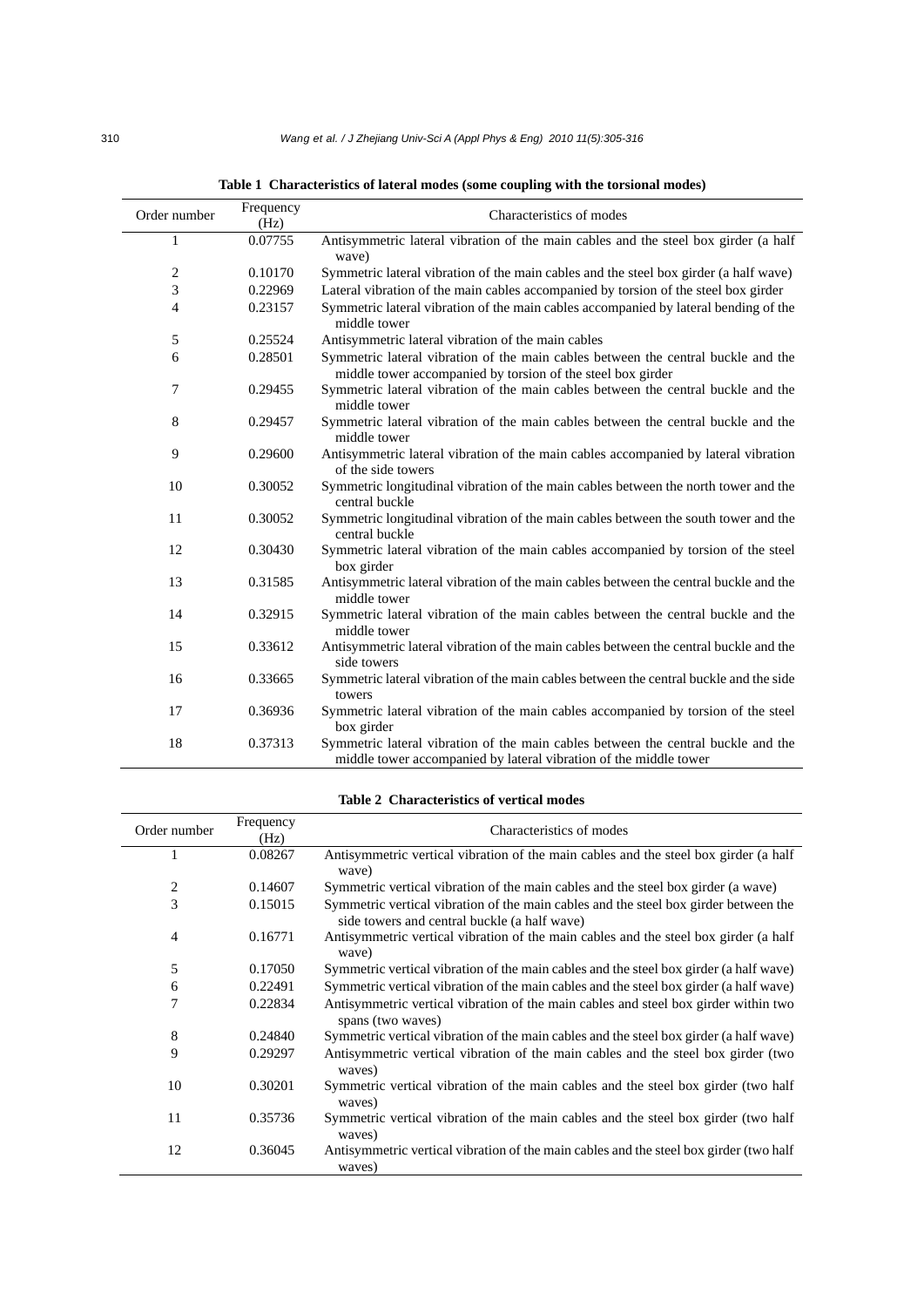

**Fig. 7 The first 4 vertical modes. (a) First; (b) Second; (c) Third; (d) Fourth** 

| Order number | Theoretical prediction | Frequencies (Hz) | Official         | Relative error compared to |
|--------------|------------------------|------------------|------------------|----------------------------|
|              | frequencies (Hz)       |                  | frequencies (Hz) | official frequencies (%)   |
|              | 0.07176                | 0.07755          | 0.07742          | 0.17                       |
| 2            | 0.08679                | 0.08267          | 0.08055          | 2.63                       |
| 3            | 0.11324                | 0.10170          | 0.09467          | 7.43                       |
| 4            | 0.15183                | 0.14607          | 0.11776          | 24.04                      |
|              |                        | 0.15015          | 0.12032          | 24.79                      |
| 6            |                        | 0.16771          | 0.15401          | 8.90                       |
|              |                        | 0.17050          | 0.16898          | 0.90                       |
| 8            |                        | 0.22491          | 0.19516          | 15.24                      |
| 9            |                        | 0.22834          | 0.19619          | 16.39                      |
| 10           |                        | 0.22969          | 0.22168          | 3.61                       |

**Table 3 Comparison of the first 10 frequencies with official data\***

\* Official data comes from the Construction Authority of the Yangtze River Highway Bridges of Jiangsu Province (Deng *et al*., 2008)

first vertical bending also change (Fig. 8).

Because the proportion of gravity stiffness in the vertical stiffness of the full bridge is greater than 80% (Fig. 8), the increase in vertical stiffness has little effect on the first symmetric and antisymmetric lateral bending frequencies, while the first symmetric and antisymmetric vertical bending frequencies increase a little. The first antisymmetric vertical bending frequency increases from 0.08267 Hz to 0.08372 Hz and the first symmetric vertical bending frequency increases from 0.14607 Hz to 0.14810 Hz, which is only about 1.27% and 1.39%, respectively.

Fig. 9 shows the changes in the first lateral and first vertical bending frequencies when the lateral stiffness multiple of the steel box girder changes from 1.0 to 2.0.

The increase in the lateral stiffness barely affects the first vertical bending frequency, while the first lateral bending frequency increases significantly, by about 26.7%. The first antisymmetric and symmetric lateral bending frequencies increase from 0.07755 Hz to 0.09734 Hz and from 0.10170 Hz to 0.12892 Hz, respectively.

Fig. 10 shows the changes in the first lateral, vertical and torsional bending frequencies when the torsional stiffness multiple of the steel box girder changes from 1.0 to 2.0.

The increase in the torsional stiffness affects neither the first symmetric lateral and vertical bending frequencies, nor the antisymmetric lateral and vertical frequencies. However, its influence on the first torsional frequency is notable, increasing by about 9.7% from 0.22969 Hz to 0.25197 Hz. Obviously, the influence of the torsional stiffness of the steel box girder on the dynamic characteristics is significant. Also, to determine how stiff the restraint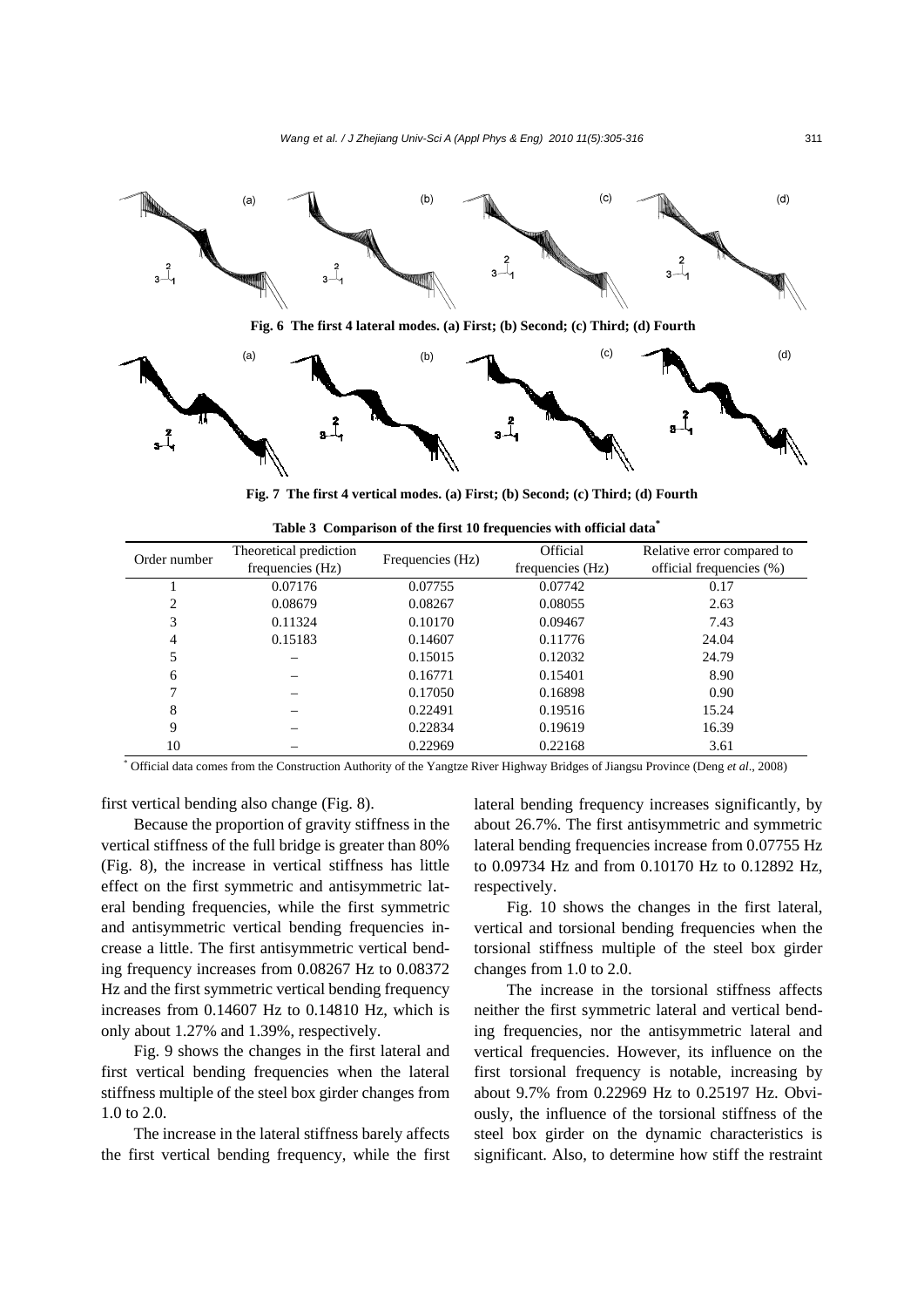

**Fig. 8 The influence of vertical stiffness of the steel box girder on dynamic characteristics. (a) Lateral fre-**



**Fig. 9 The influence of lateral stiffness of the steel box girder on dynamic characteristics. (a) Lateral frequencies; (b) Vertical frequencies** 



**Fig. 10 The influence of torsional stiffness of the steel box girder on dynamic characteristics. (a) Lateral and vertical frequencies; (b) Torsional frequencies** 

should be in relation to the dynamic behavior of the bridge, we examined the changes in the natural frequencies of the bridge as the torsional stiffness changed from 0 to 1.0. Fig. 11 shows that when the multiple of the torsional stiffness changes from 0.0 to 1.0, the larger the torsional stiffness, the larger the vertical and lateral frequencies become, which is especially apparent for the 1st symmetrical vertical frequency and the 1st antisymmetrical lateral frequency. But when the multiple approaches 1.0, the increase in the frequency slows down, and the curve becomes very flat. Therefore, the design torsional stiffness is appropriate in terms of the efficiency of increasing the vertical and lateral frequencies.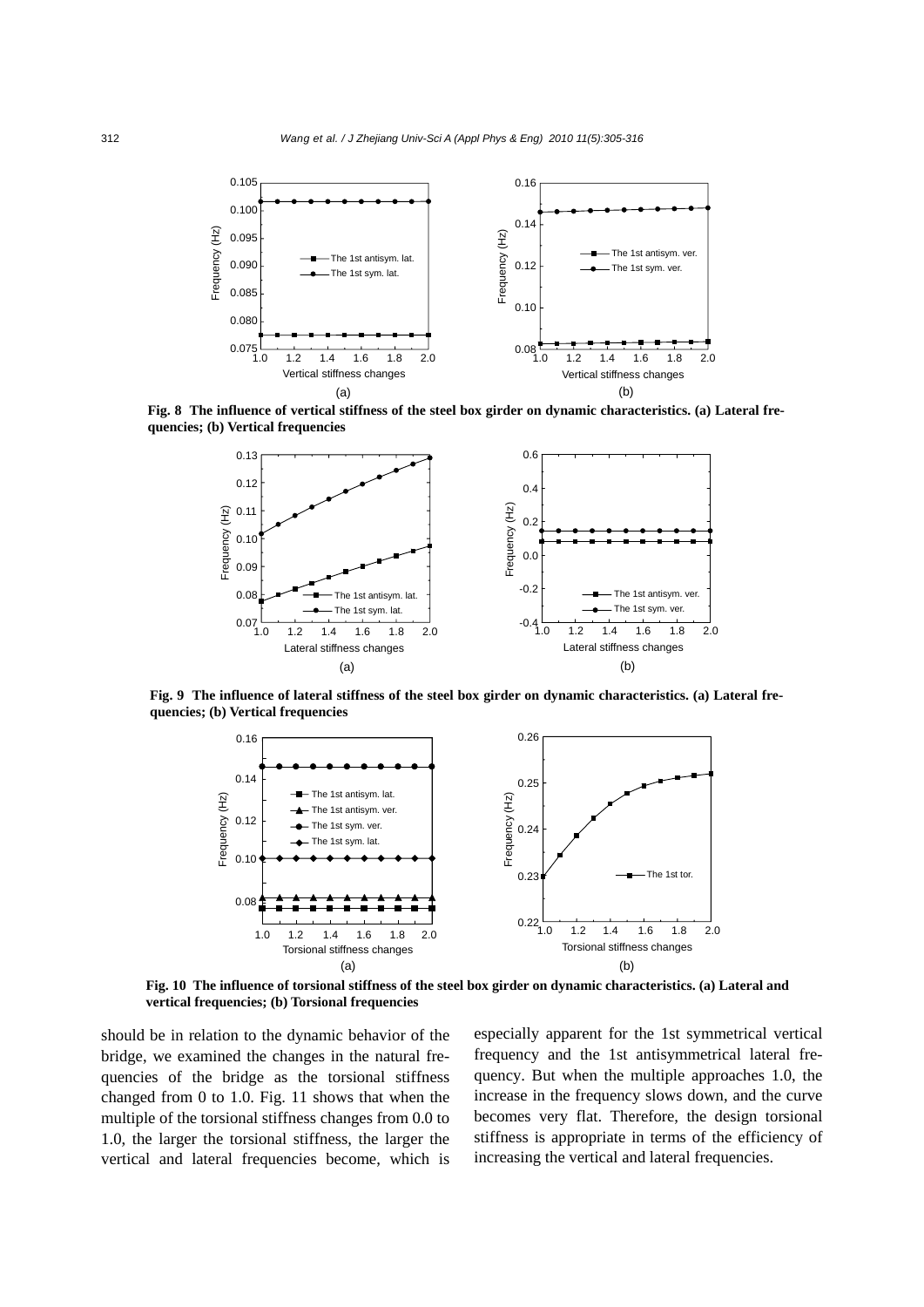

**Fig. 11 The changes dynamic characteristics when torsional stiffness changes from 0 to 1** 

All the vibration modes addressed in Fig. 8a, Fig. 9b and Fig. 10a are practically uncoupled with any vibration modes. Note that all these vibration modes are the basic frequencies in different directions. which is not surprising because basic frequencies of two-tower suspension bridges seldom couple with any other vibration modes, and coupling of higher vibration modes occurs more easily (Lin *et al*., 2007; Sun and Liu, 2007).

The influence of changes in stiffness of the steel box girder on the dynamic characteristics of the long-span triple-tower suspension bridge can be summarized as follows:

1. Because gravity stiffness forms a large part of the vertical stiffness of the full bridge, the vertical stiffness of the steel box girder has little influence on the dynamic characteristics of triple-tower suspension bridges.

2. The increase in the lateral stiffness of the steel box girder has little influence on the vertical and torsional bending frequencies, but has a significant effect on the lateral bending frequencies.

3. The increase in torsional stiffness has little influence on the lateral and vertical bending frequencies, but has a significant effect on the first torsional frequency.

# **4.3 Effect of the longitudinal elastic restraints of the steel box girder**

When the stiffness multiple of longitudinal elastic restraints of the steel box girder changes from 1.0 to 2.0, our calculations show that the frequencies of the triple-tower suspension bridge barely change. Therefore, the stiffness of the longitudinal elastic

restraints originally designed for the bridge is sufficient, and a further increase in their stiffness would have little effect.

The first 10 modes of the triple-tower suspension bridge with or without the longitudinal elastic restraints are listed in Table 4. The elastic restraints between the lower cross beam of the middle tower and the steel box girder have a significant effect on the vertical modes of the bridge. The fundamental frequency without the elastic restraints reduces by about 24.7%. The first vibration mode without the elastic restraints corresponds to an antisymmetric vertical vibration mode of the main cables and the steel box girder. The 1st longitudinal floating vibration mode is shown in Fig. 12. The frequencies of the bridge increase with the elastic restraints, which suggests that the adoption of the elastic restraints enhances the stiffness of the bridge.



**Fig. 12 Longitudinal floating mode** 

# **4.4 Effect of the central buckle and elastic restraints**

To solve the problem of bending and breaking of the short suspenders at midspan and to repress displacement responses of the main girder, rigid central buckles were adopted in the Taizhou Bridge. These make a rigid connection between the main cables and the main girder and substitute for the short suspenders at midspan. Since this is the first time that a central buckle has been used in a triple-tower suspension bridge, it is important to study the effect of the central buckle on the dynamic characteristics of the bridge.

Our results show that employing the rigid central buckle and adopting elastic restraints between the steel box girder and the lower cross beam of the middle tower in the longitudinal direction of the bridge can effectively control the longitudinal floating of the steel box girder. Table 5 shows the effect of the central buckle and the elastic restraints on the first 4 bending vibration modes of the bridge.

The elastic restraints have a greater effect on the dynamic characteristics of the triple-tower suspension bridge than does the central buckle. This is mainly because, unlike elastic restraints with proper stiffness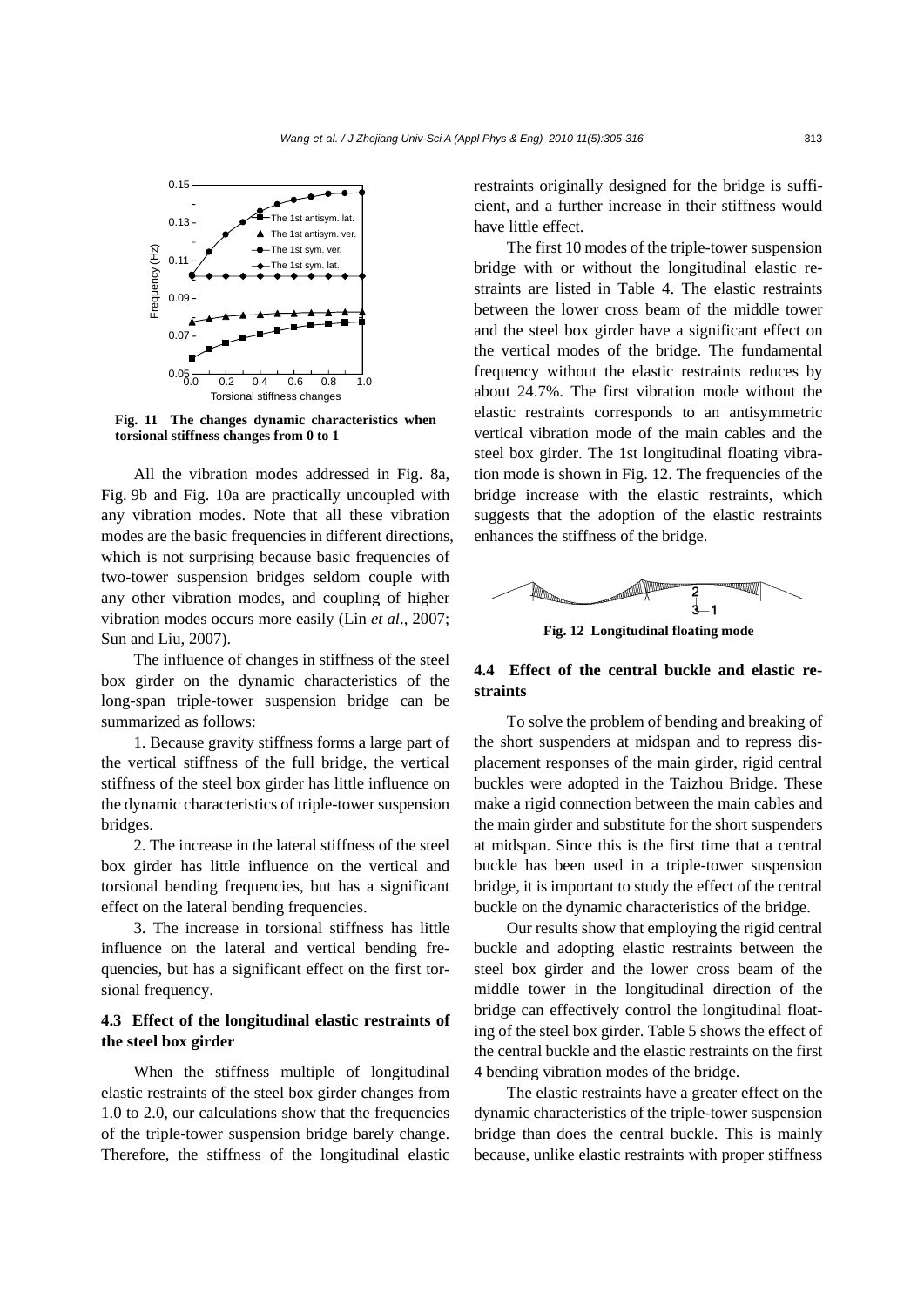| Frequency | Characteristics of the modes                                                                                                          | Frequency | Characteristics of the modes                                                                                                            |
|-----------|---------------------------------------------------------------------------------------------------------------------------------------|-----------|-----------------------------------------------------------------------------------------------------------------------------------------|
| (Hz)      | (with elastic restraints)                                                                                                             | (Hz)      | (without elastic restraints)                                                                                                            |
| 0.07755   | Antisymmetric lateral vibration of the main                                                                                           | 0.05836   | Antisymmetric vertical vibration of the main                                                                                            |
|           | cables and the steel box girder (half wave)                                                                                           |           | cables and the steel box girder (a half<br>wave)+longitudinal floating                                                                  |
| 0.08267   | Antisymmetric vertical vibration of the main<br>cables and the steel box girder (half wave)                                           | 0.07755   | Antisymmetric lateral vibration of the main<br>cables and the steel box girder (a half wave)                                            |
| 0.10170   | Symmetric lateral vibration of the main cables<br>and the steel box girder (half wave)                                                | 0.10170   | Symmetric lateral vibration of the main cables<br>and the steel box girder (a half wave)                                                |
| 0.14607   | Antisymmetric vertical vibration of the main<br>cables and the steel box girder (a wave)                                              | 0.10235   | Antisymmetric vertical vibration of the main<br>cables and the steel box girder (a wave)<br>+longitudinal floating                      |
| 0.15015   | Symmetric vertical vibration of the main<br>cables and the steel box girder (a half wave)                                             | 0.15015   | Symmetric vertical vibration of the main cables<br>and the steel box girder (a half wave)                                               |
| 0.16771   | Antisymmetric vertical vibration of the main<br>cables and the steel box girder (a half wave)                                         | 0.16433   | Antisymmetric vertical vibration of the main<br>cables and the steel box girder (a half wave)                                           |
| 0.17050   | Symmetric vertical vibration of the main<br>cables and the steel box girder between the<br>side towers and central buckle (half wave) | 0.17050   | Symmetric vertical vibration of the main cables<br>and the steel box girder between the side<br>towers and central buckle (a half wave) |
| 0.22491   | Symmetric vertical vibration of the main<br>cables and the steel box girder (a half wave)                                             | 0.22482   | Antisymmetric vertical vibration of the main<br>cables and the steel box girder (two waves)                                             |
| 0.22834   | Antisymmetric vertical vibration of the main<br>cables and the steel box girder within two<br>spans (two waves)                       | 0.22491   | Symmetric lateral vibration of the main cables<br>and the steel box girder (a half wave)                                                |
| 0.22969   | Lateral vibration of the main cables accom-<br>panied by torsion of the steel box girder                                              | 0.22969   | Lateral vibration of the main cables accompa-<br>nied by torsion of the steel box girder                                                |

**Table 4 The influence of elastic restraints on dynamic characteristics of the bridge** 

**Table 5 The influence of the central buckle and elastic restraints on the dynamic characteristics** 

| Order  | Frequency (Hz)      |         |            |                                          |
|--------|---------------------|---------|------------|------------------------------------------|
| number | Central buckle $+$  | Central | Elastic    | Characteristics of modes                 |
|        | elastic connections | buckle  | restraints |                                          |
|        | 0.07755             | 0.05836 | 0.06945    | The 1st antisymmetric lateral vibration  |
|        | 0.08267             | 0.07755 | 0.07706    | The 1st antisymmetric vertical vibration |
|        | 0.10170             | 0.10170 | 0.10089    | The 1st symmetric lateral vibration      |
| 4      | 0.14607             | 0.10235 | 0.11449    | The 1st symmetric vertical vibration     |

values, flexible main cables cannot effectively control the longitudinal floating of the steel box girder through the central buckle. But the central buckle can effectively control the vibration of the main cables and plays an essential role in preventing the relative longitudinal displacement between the steel box girder and the main cables becoming too large. Also, compared with traditional two-tower suspension bridges (Lin *et al*., 2007; Sun and Liu, 2007; Hua and Chen, 2008), the effect of the rigid central buckle on the dynamic characteristics of triple-tower suspension bridges is greater owing to the effect of the middle tower. Thus, much attention should be given to the middle tower in the design of a triple-tower suspension bridge.

## **5 Conclusion**

The following conclusions can be drawn from this parameter study on the dynamic characteristics of a triple-tower suspension bridge:

1. The first natural frequency of the Taizhou Bridge is 0.07755 Hz which corresponds to the first antisymmetric lateral bending mode of the main cables and the steel box girder. The second frequency of the bridge is 0.08267 Hz, corresponding to the first antisymmetric vertical bending mode of the main cables and the steel box girder. These frequencies are very similar to the dynamic characteristics of two-tower suspension bridges.

2. The modal coupling phenomenon between the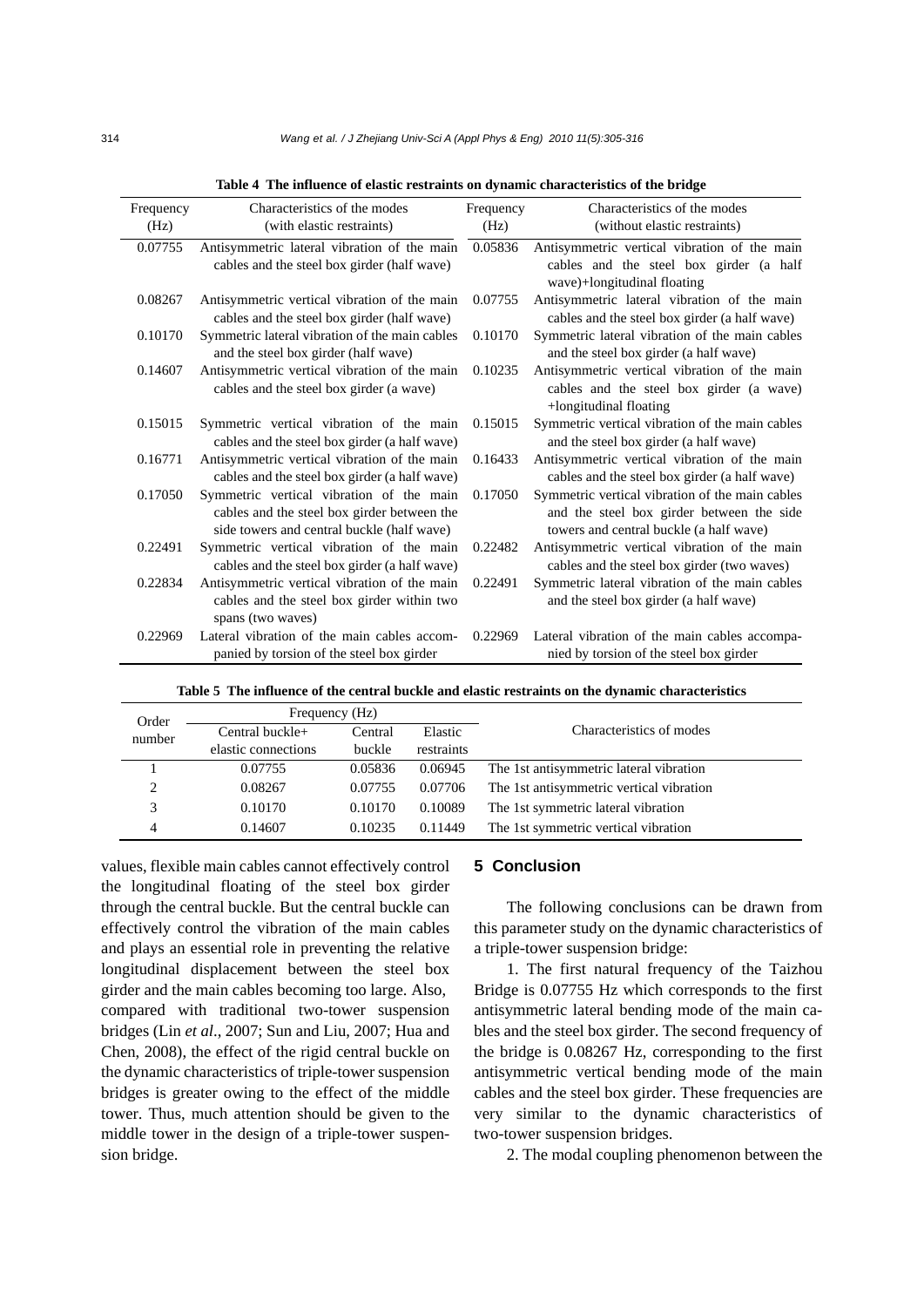deck and the main cable of the triple-tower suspension bridge can be found easily, as is the case with two-tower suspension bridges. The coupling vibration phenomenon of the lateral and the torsional vibration modes deserves special attention during windresistance analyses of long-span triple-tower suspension bridges.

3. An increase in the vertical stiffness of the steel box girder has little effect on the first lateral and vertical bending frequencies. An increase in the lateral stiffness of the steel box girder has little effect on the first vertical bending frequency, but has a significant effect on the lateral bending frequencies. An increase in torsional stiffness has little effect on the first lateral and vertical bending frequencies, symmetric or antisymmetric, but has a significant effect on the first torsional frequency.

4. Employing the elastic restraints between the lower cross beam of the middle tower and the steel box girder has a significant effect on the vertical modes of the triple-tower suspension bridge: the fundamental frequency reduces by about 24.7% without the elastic restraints. The first vibration mode is an antisymmetric vertical bending of the main cables and the steel box girder, and longitudinal floating vibration modes appear when there are no elastic restraints. Our analysis shows that the designed stiffness of the elastic restraint of the Taizhou Bridge is sufficient, and increasing the stiffness has no effect on the vibration frequency of the bridge.

5. The effect of the elastic restraints over the dynamic characteristics of the triple-tower suspension bridge is more significant than that of the central buckle. However, the central buckle not only effectively controls the vibration of the main cables, but also prevents relative longitudinal displacement between the steel box girder and the main cables from becoming too large. Moreover, the effect of the rigid central buckle on the dynamic characteristics of triple-tower suspension bridges is larger than on those of traditional two-tower suspension bridges, and therefore deserves special attention in the design of triple-tower suspension bridges.

As this was an initial finite element model of the Taizhou Suspension Bridge, many complicating factors such as the temperature and the soil-pile-structure interaction were not considered. Therefore, in the future, our finite element model needs to be updated and validated by field measurements.

#### **References**

- Abdel-Ghaffar, A.M., 2000. Vibration studies and tests of a suspension bridge. *Computers & Structures*, **76**(6): 787-797. [doi:10.1002/eqe.4290060505]
- Almutairi, N.B., Hassan, M.F., Abdel-Rohman, M., Terro, M., 2006. Control of suspension bridge nonlinear vibrations due to moving loads. *Journal of Engineering Mechanics, ASCE*, **132**(6):659-670. [doi:10.1061/(ASCE)0733-9399 (2006)132:6(659)]
- Bartoli, G., Mannini, C., 2008. A simplified approach to bridge deck flutter. *Journal of Wind Engineering and Industrial Aerodynamics*, **96**(2):229-256. [doi:10.1016/j.jweia.2007. 06.001]
- Chen, X., Kareem, A., 2006. Revisiting multimode coupled bridge flutter: some new insights. *Journal of Engineering Mechanics, ASCE*, **132**(10):1115-1123. [doi:10.1061/ (ASCE)0733-9399(2006)132:10(1115)]
- Chen, X.Z., 2006. Analysis of long span bridge response to winds: building nexus between flutter and buffeting. *Journal of Structural Engineering, ASCE*, **132**(12): 2006-2017. [doi:10.1061/(ASCE)0733-9445(2006)132:12 (2006)]
- Cheng, J., Jiang, J.J., Xiao, R.C., Xiang, H.F., 2003. Series method for analyzing 3D nonlinear torsional divergence of suspension bridges. *Computers & Structures*, **81**(5): 299-308. [doi:10.1016/S0045-7949(02)00446-7]
- Deng, Y.L., Peng, T.B., Li, J.Z., Ji, L., 2008. Study on dynamic characteristic and aseismic performance of a long-span triple-tower suspension bridge. *Journal of Vibration and Shock*, **27**(9):105-110 (in Chinese).
- Ding, Q.S., Lee, P.K.K., 1999. Computer simulation of buffeting actions of suspension bridges under turbulent wind. *Computers & Structures*, **71**(4):397-412. [doi:10.1016/ S0045-7949(99)00197-2]
- Dischinger, F., 1949. Hängebrücken für schwerste Verkehrslasten (I and II). *Der Bauingenieur*, **24**(3):65-75, 107-113 (in German).
- Ernst, H.J., 1965. Der e-modul von seilen unter berücksichtigung des durchhanges. *Der Bauingenieur*, **40**(2):52-55 (in German).
- Hua, X.G., Chen, Z.Q., 2008. Full-order and multimode flutter analysis using ANSYS. *Finite Elements in Analysis and Design*, **44**(9-10):537-551. [doi:10.1016/j.finel.2008.01. 011]
- Karoumi, R., 2007. Some modeling aspects in the nonlinear finite element analysis of cable supported bridges. *Computers & Structures*, **71**(4):397-412. [doi:10.1016/ S0045-7949(98)00244-2]
- Kazama, K., Yamada, H., Miyata, T., 1995. Wind resistant design for long span suspension bridges. *Journal of Wind Engineering and Industrial Aerodynamics*, **54-55**:65-74. [doi:10.1016/0167-6105(94)00030-H]
- Li, G.H., 1996. Stability and Vibration of Bridge Structure. China Railway Publishing House, Beijing, China (in Chinese).
- Lin, L.X., Wu, Y.P., Ding, N.H., 2007. Influence of structure parameters on natural vibration characteristics of double-